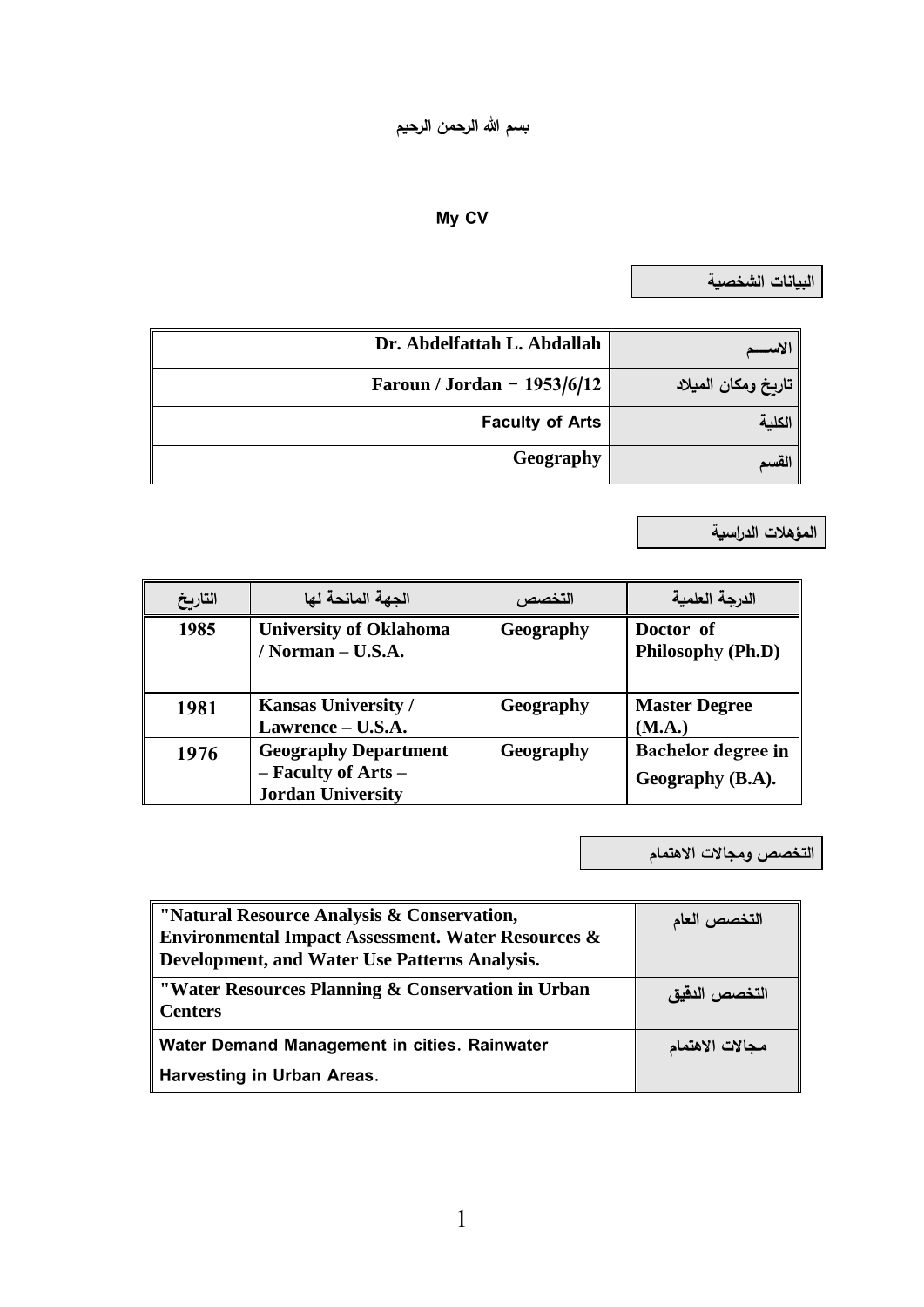**عشهان و ملخص رسالة الدكتهراه )في حدود 150 كلسة(**

**"Water Conservation As A Long - Range Strategy in Municipal Water Supply Planning : The Case of Oklahoma". 1985**

## **Abstract**

**This study is concerned with Oklahoma water managers' attitudes toward the adoption or rejection of long-term water conservation options in small and medium sized cities under 50000 in population.**

**To address the study's main questions' a questionnaire was mailed to each of the water managers in the selected Oklahoma towns and cities (which was completed by 49 out of 60 managers). The obtained data were analyzed using contingency tables, and the two – way cross –tabulation tables were employed to indicate the relationship between the dependent and independent variables.** 

**The results of the study indicated that local water managers considered local governments as the most appropriate body to deal with water management issues. Furthermore, Oklahoma water managers in the selected cities and towns expressed their profound concern about the potential revenue loss of long-term water conservation measures when adopted and implemented. Respondents also realized the implementing long – term water conservation alternatives often require sophisticated preparation and execution to be successful.** 

**الدجل الهظيفي** 

| التاريخ                 | جهة العمل وعنوانها                                                           | 'لەظىفة                   |
|-------------------------|------------------------------------------------------------------------------|---------------------------|
| $1978/8/31 - 1976/9/1$  | Department of Geography –<br><b>University of Jordan /</b><br>Amman - Jordan | <b>Research Assistant</b> |
| $1983/12/15 - 1983/6/1$ | University of Oklahoma -<br>Norman. U.S.A                                    | <b>Research Assistant</b> |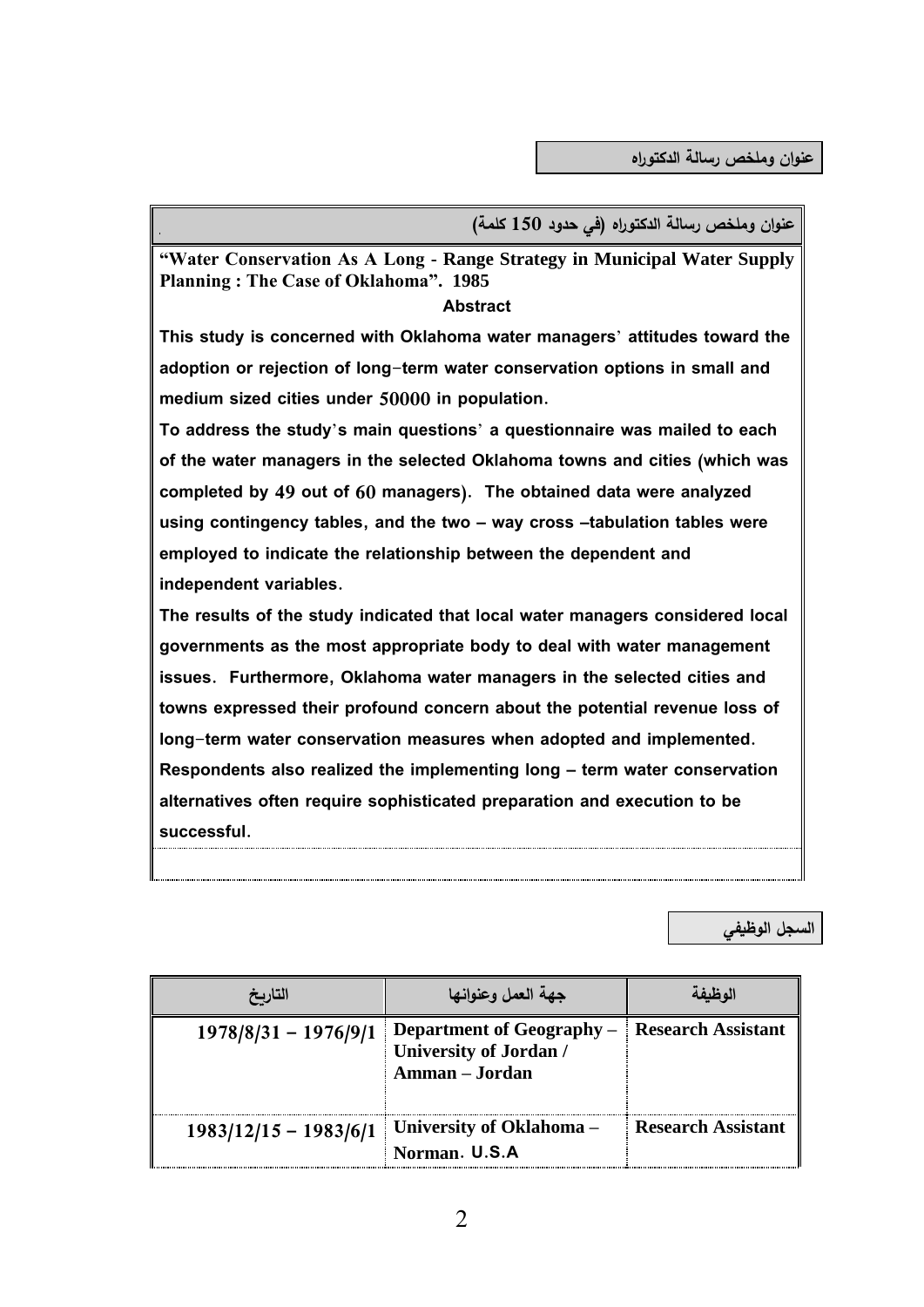| 1999/8/31 – 1986 Department of Geography – Assistance<br>University of Jordan /<br>Amman - Jordan       | <b>Professor</b> |
|---------------------------------------------------------------------------------------------------------|------------------|
| - 1999 Department of Geography - Associate Professor<br><b>University of Jordan /</b><br>Amman - Jordan |                  |

**األعسال اإلدارية واللجان** 

| التاريح | مسمى العمل الإداري/ اللجان والمهام                                 |  |  |
|---------|--------------------------------------------------------------------|--|--|
|         | 1990 Geography Department Representative in the Board of           |  |  |
|         | the Faculty of Arts                                                |  |  |
|         | 1988 Secretary of Geography Department meetings                    |  |  |
|         | $2017/2018$ A Member of the Graduate & Scientific Research in      |  |  |
|         | <b>Geography Department Committee</b>                              |  |  |
|         | 2015/2018   A Supervisor member of Students Union Elections in the |  |  |
|         | <b>Faculty of Arts - Jordan University</b>                         |  |  |
|         | $2018$ A Member of the Preparatory Committee for the Scientific    |  |  |
|         | Day in the Department                                              |  |  |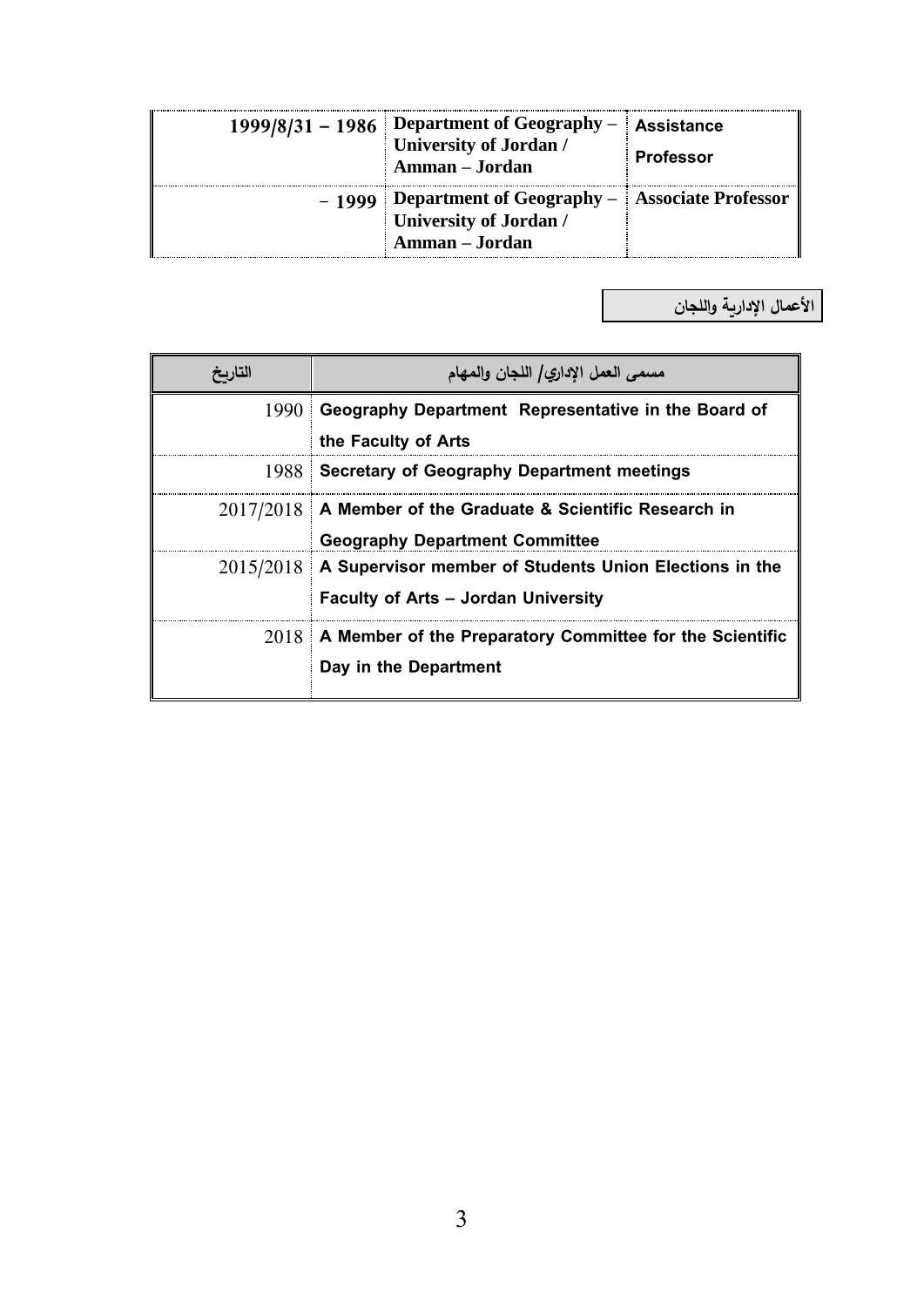**األبحاث العلسية السشذه رة آخر خسس سشهات**

| عنوان البحث والناشر والتاربخ                                                                                                                                              | اسم الباحث (الباحثين)       |
|---------------------------------------------------------------------------------------------------------------------------------------------------------------------------|-----------------------------|
| "Jordan Geography". (in Arabic). Dar Wael for<br>Publishing, 2014, Amman – Jordan. (Joint Author)                                                                         | Dr. Abdelfattah<br>Abdallah |
| "Trends of Water Demand and its Management in the<br>Jordanian Tourism Sector".(in Arabic). Jordan<br>Journal of Social Sciences. Vol. (3), No. (3), November<br>2010.    | Dr. Abdelfattah<br>Abdallah |
| "Arab World Geography: The Geographical<br>Dimensions Analysis of its Problems ". (in Arabic).<br>Dar Almassira for Publishing and Distribution, 2006,<br>Amman - Jordan. | Dr. Abdelfattah<br>Abdallah |
| Temporal Variations in Water Use: The Case of the<br>Greater Amman Municipality - Jordan, Jordan<br><b>Journal of Social Sciences.</b> (Accepted for Publication),        | Dr. Abdelfattah<br>Abdallah |

**السذاركة في السؤتسرات والشدوات العلسية**

| نوع المشاركة      | مكان وتاربخ انعقاده                                                                                                                                                                                                       | اسم المؤتمر والجهة المنظمة                                                          |
|-------------------|---------------------------------------------------------------------------------------------------------------------------------------------------------------------------------------------------------------------------|-------------------------------------------------------------------------------------|
| <b>Discussion</b> | Under the Sponsorship of<br>University of Philadelfia<br>Private University and<br>Ministry of Agriculture –<br>Amman – Jordan.<br>2008/8/23                                                                              | "Future of Agriculture in<br>Jordan" Seminar                                        |
| <b>Discussion</b> | A workshop organized on "The Role of a Woman<br>Jordan by Faculty of Water<br><b>Agriculture</b> in Cooperation Development in Jordan<br>with UNISCO Chair for<br>Water at the University of<br>Jordan.<br>$2007 - 3 - 8$ | on<br>8/3/2007 at the University of Integrated Management of<br><b>Rural</b><br>and |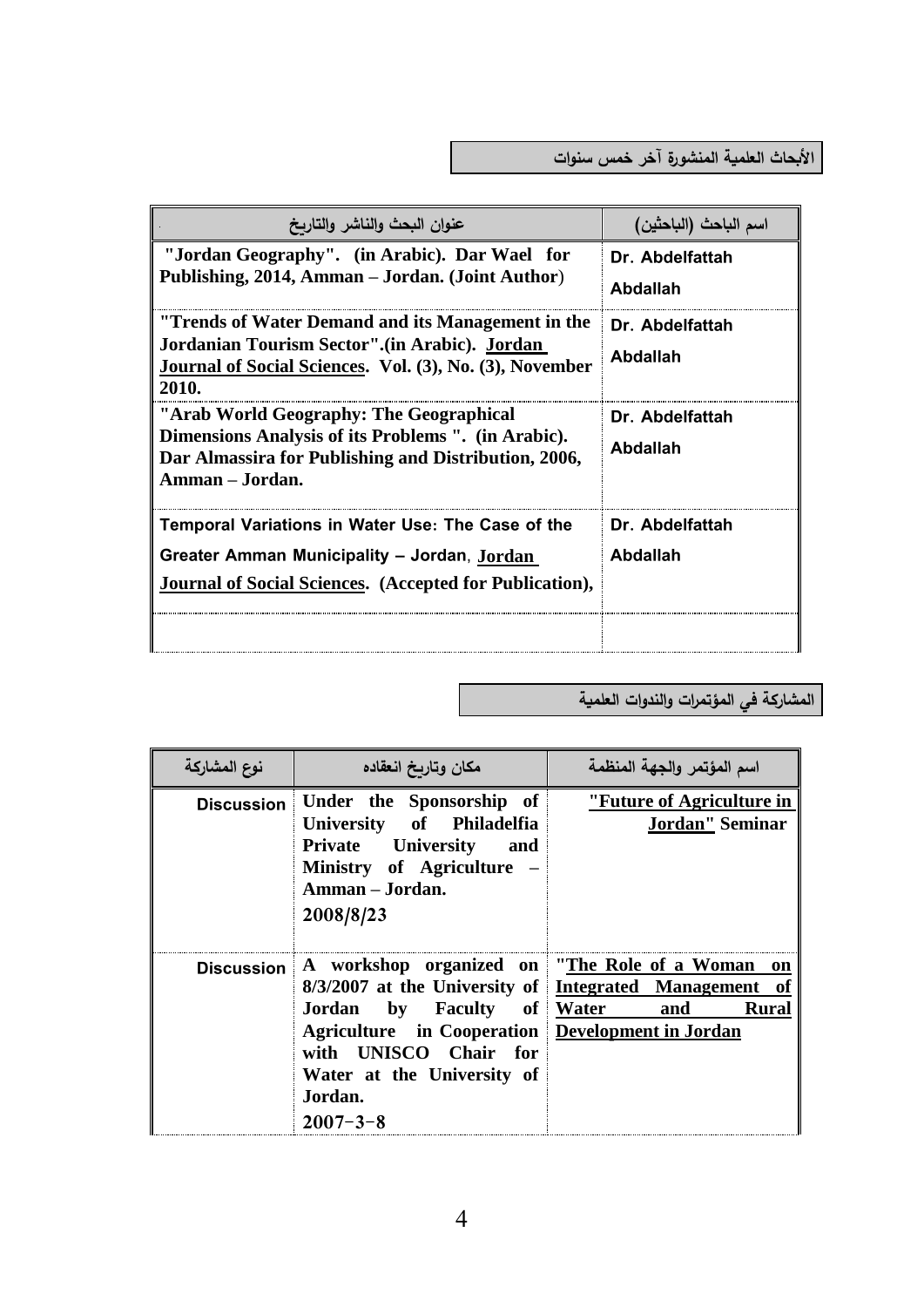| Discussion Organized on $30/5/2006$ at "Water & Culture" A |
|------------------------------------------------------------|
|------------------------------------------------------------|

**الدورات التدريبية**

| التاربخ            | اسم الدورة والجهة المنظمة                                                                                                                                                                                                                                                            |  |
|--------------------|--------------------------------------------------------------------------------------------------------------------------------------------------------------------------------------------------------------------------------------------------------------------------------------|--|
| $31 - 10 - 1998$   | <b>Integrated Management of Water ". A Training Course</b><br>Organized on at the University of Jordan by<br><b>Environmental and Water Studies &amp; Research Center in</b><br><b>Cooperation with The Consulting and Technical Services</b><br>Center at the University of Jordan. |  |
| $27/9 - 1/10/2004$ | A Training Session entitled Water education and Water                                                                                                                                                                                                                                |  |
|                    | Use Efficiency in the Agricultural Sector, Organized by                                                                                                                                                                                                                              |  |
|                    | Arabian Organization For Agricultural Development with                                                                                                                                                                                                                               |  |
|                    | Cooperation with Jordanian Association of water                                                                                                                                                                                                                                      |  |
|                    | Conservation.                                                                                                                                                                                                                                                                        |  |
| 6/2/2006           | <b>Introduction to ArcGIS I" A Training Course" Organized</b><br>by InfoGraph Company - Amman / Jordan                                                                                                                                                                               |  |
| $26 - 3 - 2018$    | A Training Session Entitled Writing Research Papers                                                                                                                                                                                                                                  |  |
|                    | using Latix, Organized by Accreditation and Quality<br><b>Assurance Center.</b>                                                                                                                                                                                                      |  |
| $3 - 4 - 2018$     | <b>Employing Digital Platforms in Teaching. Organized by</b>                                                                                                                                                                                                                         |  |
|                    | <b>Accreditation and Quality Assurance Center.</b>                                                                                                                                                                                                                                   |  |
| $4 - 4 - 2018$     | Applications of Modern Learning Methods and employing                                                                                                                                                                                                                                |  |
|                    | Learning Gate Session. Organized by Accreditation and                                                                                                                                                                                                                                |  |
|                    | <b>Quality Assurance Center.</b>                                                                                                                                                                                                                                                     |  |
| 27/6/2018          | <b>Making Charts &amp; Schemes by employing Visio Microsoft</b>                                                                                                                                                                                                                      |  |
|                    | Session. Organized by Accreditation and Quality                                                                                                                                                                                                                                      |  |
|                    | <b>Assurance Center.</b>                                                                                                                                                                                                                                                             |  |